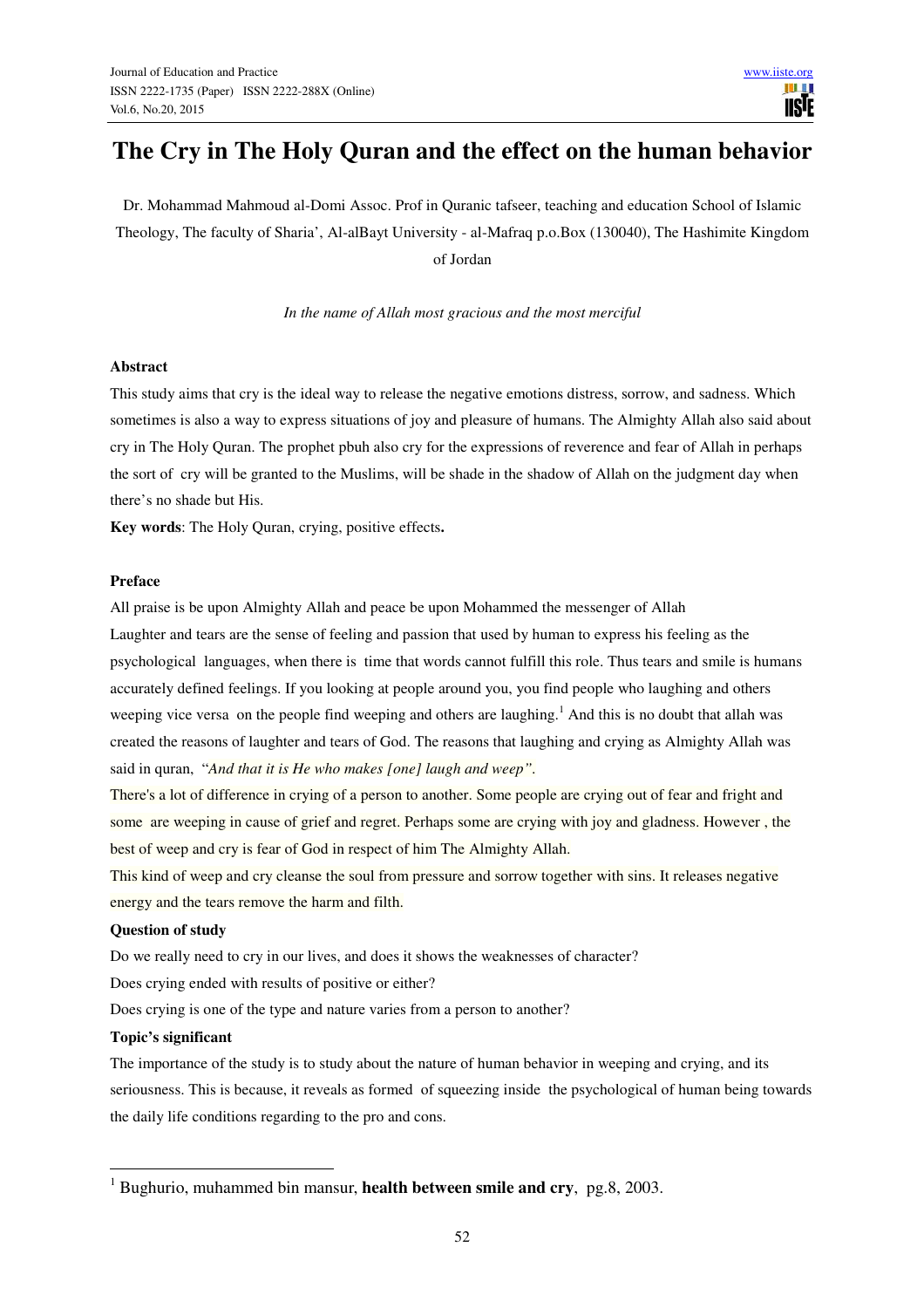## **First Chapter The concept crying and the characteristics of crying and weeping in the Holy Quran.**

Some of us might didn't know the differentiate between the cry in the appearance. Everyone shed trears as sniffles and exhales. Crying is not be pictured like a woman in mourn with wails and crying in pain. In this writing, we will discuss about the true concept of crying and its characteristics.

## **First topic : The concept of crying**

The crying of outstretch : is the runny tears forming from the eyes of grief and wailing, in the way of failure to do what ought to be done, most of the sadness was comes without tears or voice.<sup>2</sup> The concept comes in crying, weeping as The Almighty God said in Quran; *"When the verses of the Most Merciful were recited to them, they fell in prostration and weeping." (mary:58)<sup>3</sup>*

Crying of human kind comes in average type of human, either kids teen or adult, male and female.<sup>4</sup> Some psychologist said, crying is the manifestation of the emotion trough the soul. It effects on the humans body part , like falling tears from both of the eyes, chest sighed, rapid breathing, pulse accelerated, as the drive of fear sadness or joy.<sup>5</sup> The ibnu asyur said, "crying some of mystical emotion revealing of grief, fear or hankering."<sup>6</sup>

## **Second topic: The characteristics of crying and weeping in the holy quran.**

Crying comes differently from person to another by their feelings as we know some study said that woman comes earlier to get the emotion of crying because they are emotionally shaped from. There are also cry for fear of God, crying in grief and regret, crying in hypocrisy and deception and others.

## **First section : Crying in form fear of Almighty Allah.**

The fear of Almighty Allah is sort attempt of muslims. There is a story of ibnu umar when he read this verse;<sup>7</sup> *"Has the time not come for those who have believed that their hearts should become humbly submissive at the remembrance of Allah and what has come down of the truth? And let them not be like those who were given the Scripture before, and a long period passed over them, so their hearts hardened; and many of them are defiantly disobedient." (the iron: 16)*

He was crying in tears.<sup>8</sup> Crying from the fear of God is one kind of extremely important for a muslim insured. Because it makes someone closer to God through crying and shedding tears psychologically recognizes same proximity of God. The quran said the prophet hood was crying in way of fear of god. Same goes to the cry of the believer, the pious of the nation prophet Muhammad pbuh was written down as the good deeds in quran;

## **First : Allah said the character of crying of prophet,**

<sup>2</sup> Ragib, **the concept of word in the holy quran**, dar-maghrifah pg. 14 , 1994.

<sup>3</sup> Ibn mansur**, lisan arab**, book no. 12 pg 182, **almaqdisi**, ibnu qudama, **cry and weep**, rechecked by Muhammad khair, 1995.

<sup>4</sup> Abdul khalik, ahmed muhammed, **the basic psychology**, dar marifah, Alexendria Egypt, 1987, pg.38

<sup>5</sup> Rajeh ahmed izzat, **the principles of human behavior**, dar-maarif, cairo 1995 pg. 153

<sup>6</sup> Ibnu ASyur **, tahrir attanwir**, book no.5 pg. 324 , 1984.

<sup>7</sup> Ibnu Jauzi, book '**sifat al sofwa**' book no.1 pg. 220, 1989.

<sup>8</sup> Sahih: narrated by Abu Naim in book '**hulyah awliya'** no. (1064) , 1992.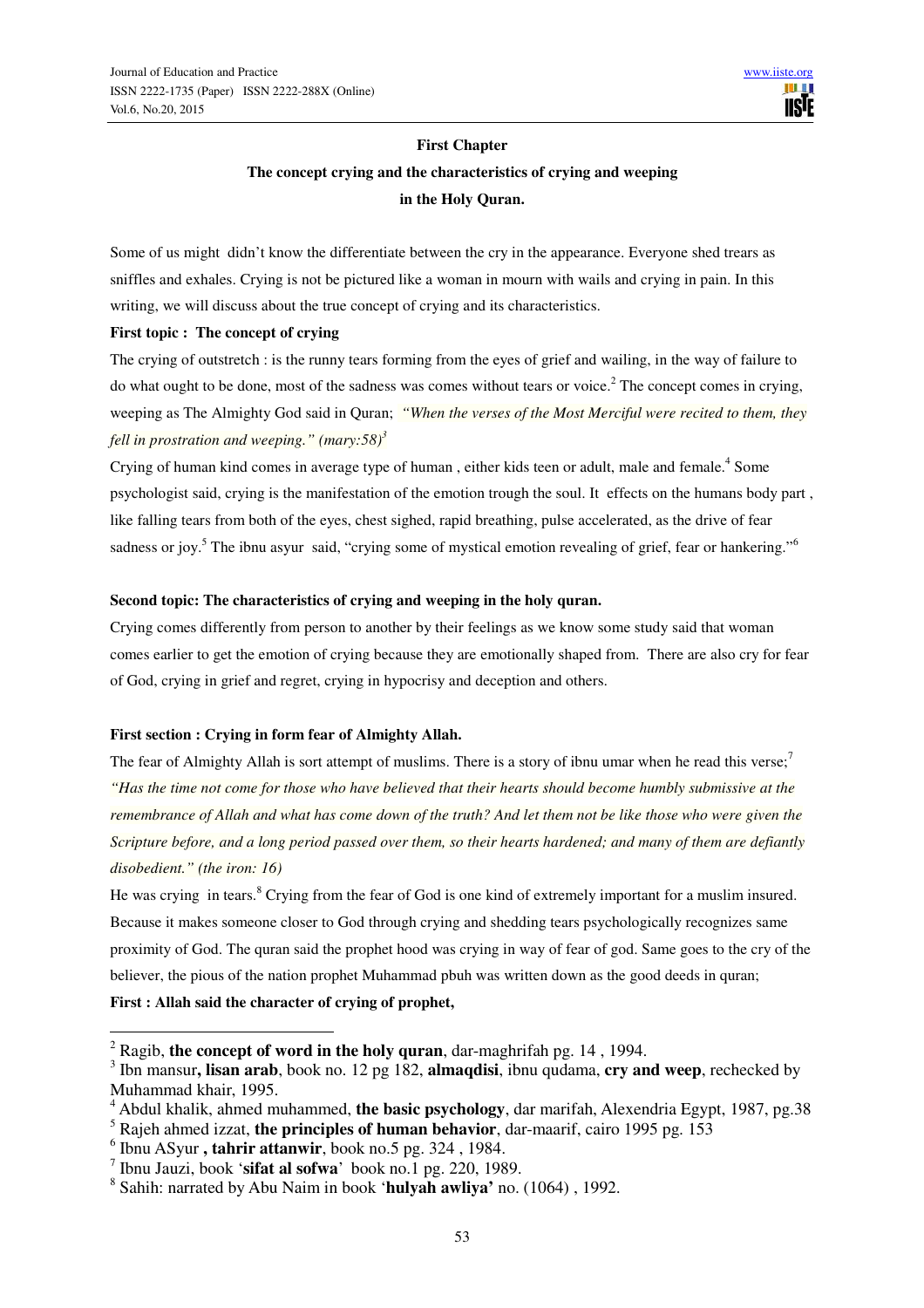*"Those were the ones upon whom Allah bestowed favor from among the prophets of the descendants of Adam and of those We carried [in the ship] with Noah, and of the descendants of Abraham and Israel, and of those whom We guided and chose. When the verses of the Most Merciful were recited to them, they fell in prostration and weeping." (mary:58)* 

In the sentence of "*When the verses of the Most Merciful were recited to them"* is the evidence of their gratitude to Allah who rounded them to undergo his prostrate when reciting and weeping. this verse told us the emotion of self edgy mixed with veneration of fear. This verse is also pictured the position of prostration in Quran irrigated from the prophet Muhammad pbuh. the following examples is shown of those prophets in prostration when reading the Quran in kind of worshiping to Allah in reciting verses mode.

Inflicted on them, now we are following the example of their worship when reciting the verses of quran, and commanded the verse of prostration intentionally imitates them likely the prophet pbuh also worshipped at the age of this verse towards his nation.<sup>9</sup>

Indeed the crying of our prophet pbuh when he listened to the verses of quran, narrated by the companion named Abdullah ibn masu'd ;

The Prophet (صلى الله عليه وسلم (said to me, *"Recite the Qur'an to me." I said: "O Messenger of Allah! Shall I recite it to you when it was revealed to you?" He (*صلى الله عليه وسلم *(said, "I like to hear it from others." Then I began to recite Surat An-Nisa'. When I reached the Ayah: 'How will it be when We shall bring a witness from every people and bring you as a witness against them?' (Having heard it) he said, "Enough! Enough!" When I looked at him, I found his eyes were overflowing with tears.<sup>10</sup>*

And narrated one of companion named Abdullah bin syakhir; "*I saw the Messenger of Allah (*صلى الله عليه وسلم *(praying and a sound came from his breast like the rumbling of a mill owing to weeping"* imagine how the sound from crying confirmed that our prophet Muhammad wa fully submitted his worshipping towards Almighty Allah.<sup>11</sup>

#### **Second: The almighty Allah told kind of the Believer towards the Christianity ;**

" *You will surely find the most intense of the people in animosity toward the believers [to be] the Jews and those who associate others with Allah ; and you will find the nearest of them in affection to the believers those who say, "We are Christians." That is because among them are priests and monks and because they are not arrogant. (82)"* 

*"And when they hear what has been revealed to the Messenger, you see their eyes overflowing with tears because of what they have recognized of the truth. They say, "Our Lord, we have believed, so register us among the witnesses.(83)" (al-maidah: 82-83)* 

The holy Quran discussed some of the effect and affection anti muslim of the spiritual condition which is the impact of religious traditions, and moral and social upbringing, said in a statement the cause of affection for

<sup>9</sup> Ibnu Asyur book '**tahrir wa tanwir'** book 12. Pg. 123, 1984.

<sup>&</sup>lt;sup>10</sup> Sahih al bukhari, book tafseer, no hadis. 4582 and Sahih muslim book of manners when recite and hearing the quran. No. 247.

<sup>&</sup>lt;sup>11</sup> Narrated Abu dawud, **book of salah**, no hadis 904 and narrated by ahmad no hadis. 16312 said scholar of shuib: it is authorized by the qualification of **sahih muslim**, chapter 26. Pg 236.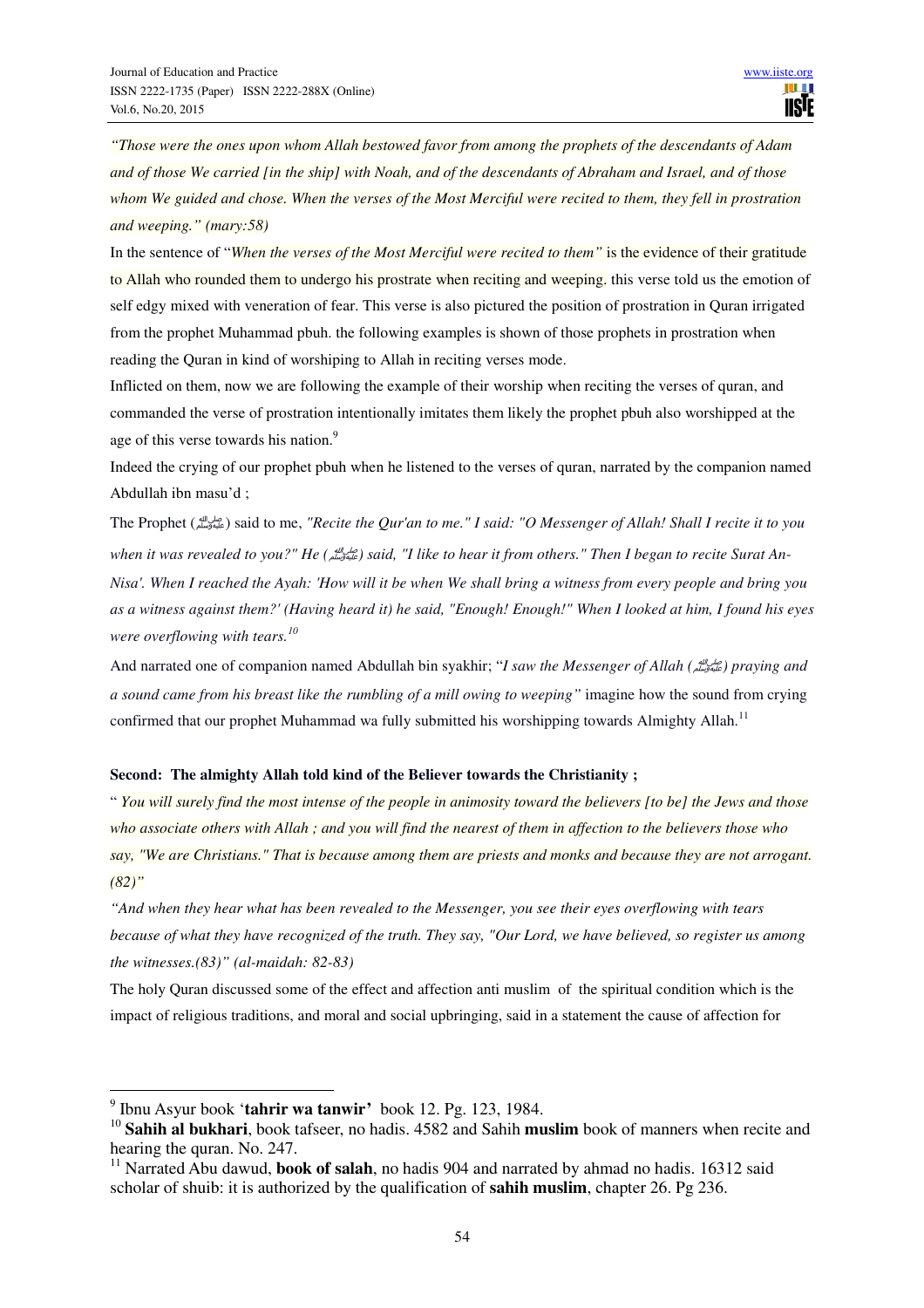those who believe in Christians. "*"We are Christians." That is because among them are priests and monks and because they are not arrogant."* 

the rigorous upbringing and monks representing them asceticism, leaving them minimum of fear in God Almighty and drop to worshipping him. They are not proud about compliance of the right if it appears to them as right, even at the hand of others were the love of believers and they quicker to the faith of other God. *"And when they hear what has been revealed to the Messenger, you see their eyes overflowing with tears because of what they have recognized of the truth…"* Their eyes overflowing with tears, which are filled with tears flowing of aspect of abundance, humility them. In examples when they hear the verses because they know it is right then slightly The Almighty was reveal his article. And they say; *"Our Lord, we have believed, so* 

*register us among the witnesses."* 

Those word are demanding of the right path in pious, to supplicate to Almighty Allah in words of invoke praying becoming of nation of prophet Muhammad pbuh who authenticate among humankind.<sup>12</sup>

#### **Third: Allah said to those believer forming their worship.**

*And with the truth We have sent the Qur'an down, and with the truth it has descended. And We have not sent you, [O Muhammad], except as a bringer of good tidings and a warner.(105) And [it is] a Qur'an which We have separated [by intervals] that you might recite it to the people over a prolonged period. And We have sent it down progressively.(106) Say, "Believe in it or do not believe. Indeed, those who were given knowledge before it when it is recited to them, they fall upon their faces in prostration,(107) And they say, "Exalted is our Lord! Indeed, the promise of our Lord has been fulfilled." (108)And they fall upon their faces weeping, and the Qur'an increases them in humble submission. ( Alisraa: 105-109)* 

This one of the character of weeping of fearing to God, emptied of the words of Allah and quicker the faces in prostration.<sup>13</sup>

The chin (the faces) as a metaphor for the human and beard (if adult) when prostrate in reverence and possibly undergo a survey of beard on the dirt to cover the dirt of soil, in sentence of fearing towards the almighty Allah and the way to send the full submitting to Allah the Almighty.

And the word 'fall' is show the fall of body (said: the chin) to signify enable them all the faces towards earth from the power of the desire to prostrate because it evoke submission to Allah the Almighty.

This is an inspiring image showing people endowed with knowledge listen to touched by its truth and falling down on their faces in humble prostration. <sup>14</sup>

They cannot restrain themselves. They do not merely prostrate themselves, but fall down on their faces in complete humility. They give expression to what they feel in their hearts of God's greatness and the fulfilment of His promise: "Limitless in His glory is our Lord. Truly has the promise of our Lord been fulfilled." (Verse 108) But then their feelings are further enhanced and they are deeply touched so that words are insufficient to express their feelings. Tears pour down from their eyes telling of their profound emotion: "And upon their faces they fall

 $\overline{a}$ <sup>12</sup> Rashid redha, book '**almanar**' chapter 5. Pg 11.1996.

<sup>13</sup> **Arrazi , Tafsir kabir**, chapter 21 pg. 417, dar al- marifah, cairo,1989.

<sup>14</sup> Ibnu Asyur book '**tahrir wa tanwir'** chapter 5 pg 417.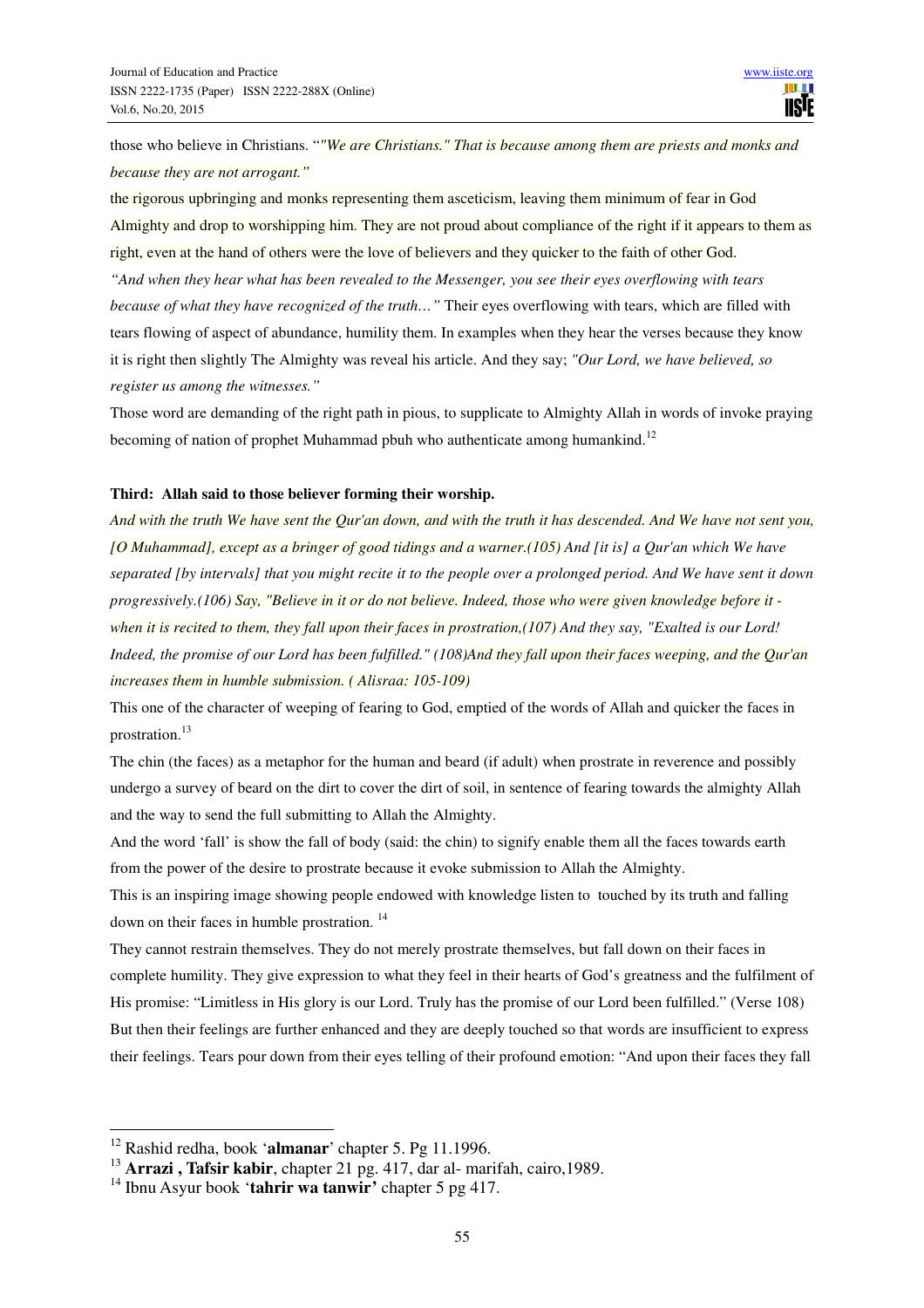down, weeping, and it increases their humility." (Verse 109) It is a scene of profound feelings demonstrated by people receiving the Qur'an with open hearts, having learnt from their earlier scriptures of the truth it explains.<sup>15</sup> For those believer become close to Allah by crying and shedding their tears, fearing as said, and was showed in their prayers and recite the Quran and affect them with so great of influence and traits.

Weeping for the sake of Allah is to ensure muslim avail themselves of the shadow of Allah on no shade but his shade.

Messenger of Allah (صلى الله وسلم) said, "Seven people Allah will give them His Shade on the Day when there would be no shade but the Shade of His Throne (i.e., on the Day of Resurrection): And they are: a just ruler; a youth who grew up with the worship of Allah; a person whose heart is attached to the mosques, two men who love and meet each other and depart from each other for the sake of Allah; a man whom an extremely beautiful woman seduces (for illicit relation), but he (rejects this offer and) says: 'I fear Allah'; a man who gives in charity and conceals it (to such an extent) that the left hand does not know what the right has given; and a man who remembers Allah in solitude and his eyes become tearful". (tearful: weeping in the sense fear of Allah)<sup>16</sup>

The prophet Muhammad pbuh was guaranteed the criers and weepers of fearing Allah was succeed in the day of present. Messenger of Allah  $\binom{d\mu}{\mu}$ said, "One who weeps out of fear of Allah, will not enter the Hell till milk returns back in the udder; and the dust raised on account of fighting in the path of Allah and the smoke of Hell will never exist together".<sup>17</sup> And he also said, I heard the Messenger of Allah (صلى الله ) saying, "Two eyes will never be touched by the fire of Hell; an eye which weeps out of Fear of Allah and an eye which spends the night in guarding in the Cause of Allah ."<sup>18</sup>

#### **Second section: The cry of grief and regrets when it is too intended.**

Every human being in this world seek to their target. If their goal was got, then the objectives is achieved. One of the causes when human cry and shed in tears is because of losing their goal. Crying is case of ease of self pain and distress to human because it too intended, and which the Quran said about this sort of character; First: What happened to Prophet Jacob lost his son Joseph, and the search for good while, but he did not find him, he wounding in sadness and regret, God said recently about prophet Jacob pbuh;

*"And he turned away from them and said, "Oh, my sorrow over Joseph," and his eyes became white from grief, for he was [of that] a suppressor"* (yusuf : 84)

Dealing with the verse if the Prophet Jacob, in the lead at all sons and soal of himself, he said: O my son Joseph; and regret the most grief, sorrow cause so much crying, which is the cause of leukemia in eyes, constipation in psychological, any huge of grief do not proclaim it among the people, and crying in observance, and turned away from the intensity of sadness and crying searching over his son.<sup>19</sup>

<sup>15</sup> Sayid qutub book '**beyond the shade of quran'** book. 4. Pg. 2254

<sup>&</sup>lt;sup>16</sup> Sahih al bukhari, book of weeping for the sake of Allah. No hadis. 5998, and book of manner in mosque, no hadis 620 and **Sahih muslim** in sahih, book charity no hadis 1712.

<sup>17</sup> **At Tirmizi** narrated book of manner , no hadis 2311. Hadis authorized as *hasan sahih.*

<sup>&</sup>lt;sup>18</sup> At Tirmizi 1639 authorized by scholar of alalbani, 1993.

<sup>19</sup> Ibnu Asyur, book of '**tahrir and tanwir'** book 13. Pg 42.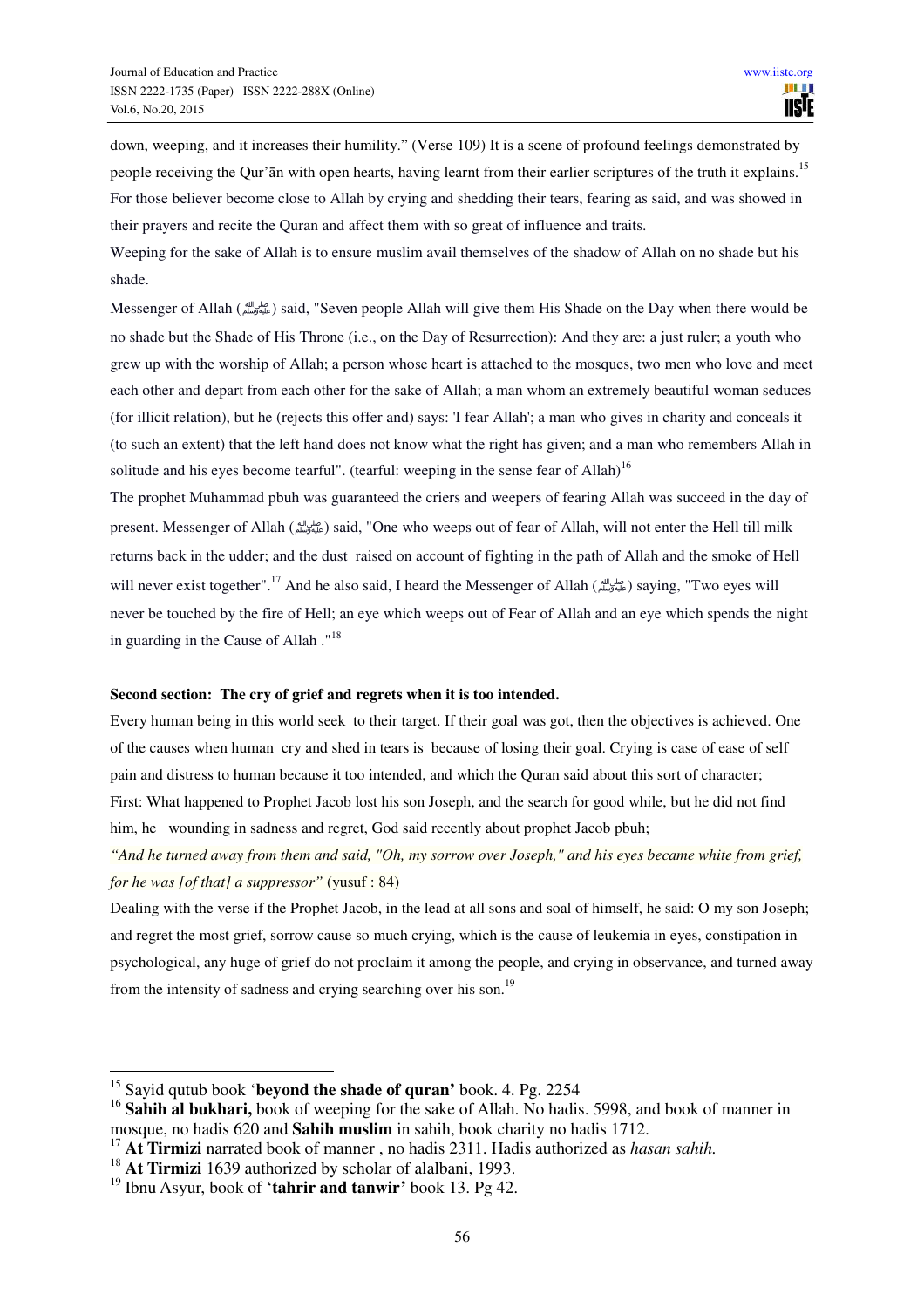The prophet of Jacob grief for parting with his son Joseph.<sup>20</sup> And he hopes for Allah to giving him back his child. The weep of intended the target was not achieve, he continue his sadness and crying for many years until he lost his sight and his eyes turn blind white because of the grief. $21$ 

The weeping of the prophet Muhammad pbuh was also recorded in the hadis;

*The Messenger of Allah (*صلى الله عليه وسلم *(came to his son Ibrahim (May Allah be pleased with him) when he was breathing his last. The eyes of the Messenger of Allah (*صلى الله عليه وسلم *(began shedding tears. 'Abdur-Rahman bin 'Auf (May Allah be pleased with him) said, "O Messenger of Allah, you too weep?" He (*صلى الله عليه وسلم *(said, "O Ibn 'Auf! It is mercy." Then he began to weep and said, "The eyes are shedding tears and the heart is grieved, and we will not say except what pleases our Rubb. O Ibrahim! Indeed we are grieved by your departure."<sup>22</sup>*

The prophet Muhammad as the hadis told, he hopes to his lord for the survive of his son named Ibrahim. But the wisdom of Allah the almighty fated that a child dies at the beginning of his life. The death caused grief of The Prophet pbuh and he cries with shedding eyes of tears.

*"There is not upon the weak or upon the ill or upon those who do not find anything to spend any discomfort when they are sincere to Allah and His Messenger. There is not upon the doers of good any cause [for blame]. And Allah is Forgiving and Merciful."* 

*"Nor [is there blame] upon those who, when they came to you that you might give them mounts, you said, "I can find nothing for you to ride upon." They turned back while their eyes overflowed with tears out of grief that they could not find something to spend [for the cause of Allah ]." (attaubah:91-92)* 

These two verses in excuses for jihad for the sake of Allah. The first verse saying that for the person who are weak and sick, unable to take up arms and fight against enemies. The second verse, for whom didn't have anything as properties of ride in kept. They come to the prophet to say they have nothing to ride with weeping and sadness because of unable to perform jihad in verse "*overflowed with tears out of grief that they could not find something to"*. Then they have given excuses to jihad in war for the sake of Allah.<sup>23</sup>

The mean of (*might give them mounts)* as a stick in command unable in carrying down their arms and their supplies of camels, and assumed they returned their eyes was overflowed in tears metaphor like flood out as in grief of crying. This is because if they do not find what to spend for jihad in a sake of Allah.

The cry and weep due to their goal and target that unable to be reached. They hope somebody could provide them animals and hold them to battlefield with The prophet, but they did not find it. Because of the sincerity, intention and desire to perform jihad for the sake of Allah, they returned home with weeping in tears flowing from their eyes. These verses come describing their situation.

**Third: crying of fear nor guaranteed intended,** that is fear of his nation with weeping and crying. It was narrated by Abdullah bin amru bin asr, in one of the hadis, said; *The Prophet (*صلى الله عليه وسلم *(recited the Words of Allah, the Exalted, and the Glorious, about Ibrahim (*صلى الله عليه وسلم *(who said: "O my Rubb! They have led astray many among mankind. But whosoever follows me, he verily, is of me". (Ibrahim :36) and those of 'Isa (Jesus) (*صلى الله عليه وسلم *(who said:* 

<sup>20</sup> Dying, Ibnu hajar. **Fahtul bari** , nook n.9 page 432, 1991.

<sup>21</sup> **Crying and weeping** , book 1. Pg. 123

<sup>22</sup> **Sahih al bukhari**. Book of funeral, no hadis 1303, narrated by **Sahih muslim** in no hadis 2315.

 $23$  Ibnu Asyur, 'tahrir and tanwir' book 10. Pg 292.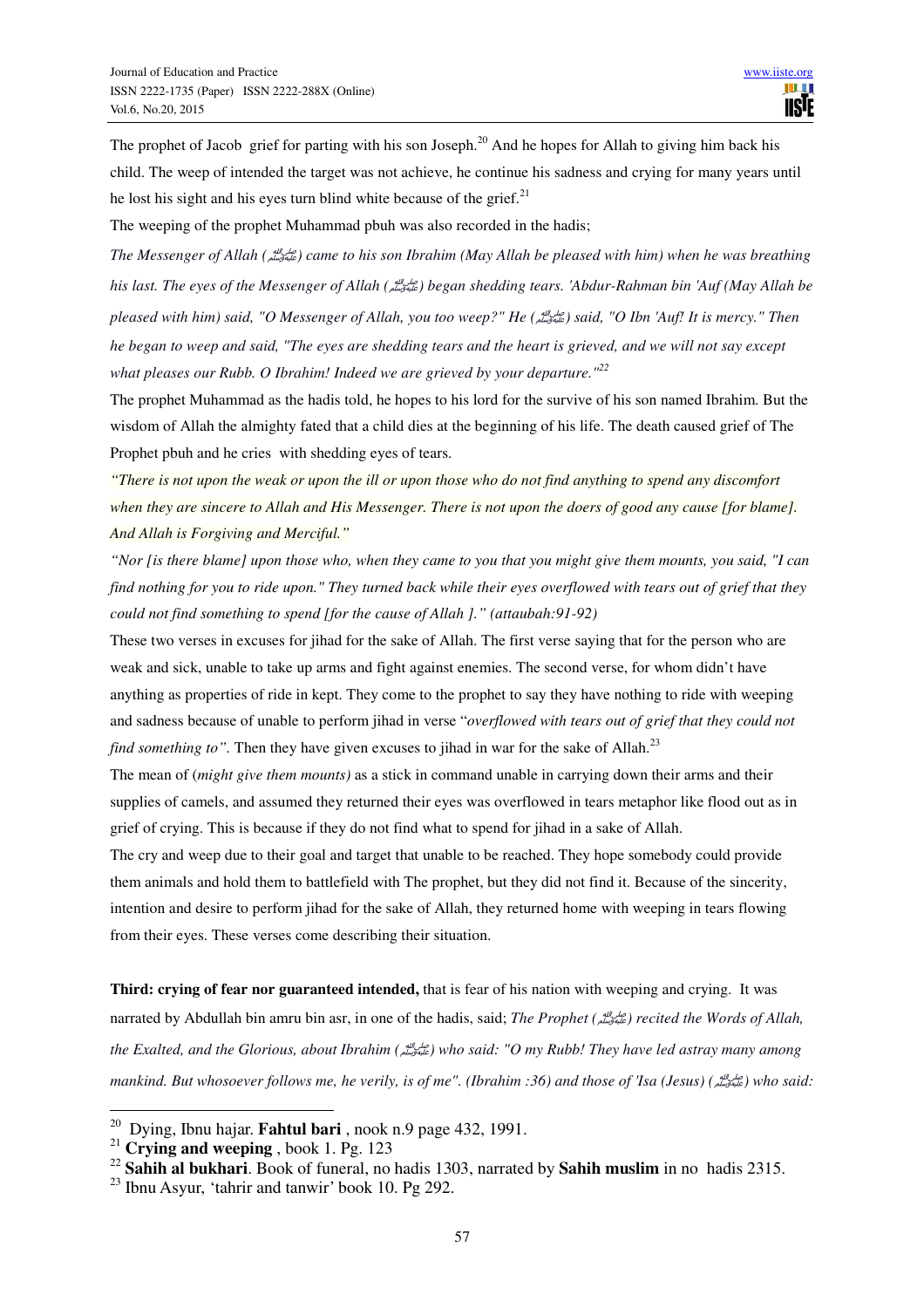*"If You punish them, they are Your slaves, and if You forgive them, verily, You, only You, are the All-Mighty, the All-Wise". (al-maidah :118). Then he (*صلى الله عليه وسلم *(raised up his hands and said, "O Allah! My Ummah, my Ummah," and wept; Allah, the Exalted, said: "O Jibril (Gabriel)! Go to Muhammad (*صلى الله عليه وسلم *(and ask him: 'What makes you weep?" So Jibril came to him and asked him (the reason of his weeping) and the Messenger of Allah informed him what he had said (though Allah knew it well). Upon this Allah said: "Jibril, go to Muhammad (*صلى الله عليه وسلم *(and say: 'Verily, We will please you with regard to your Ummah and will never displease you".<sup>24</sup>*

**Forth:** The Holy Quran was arguing and did not recognized likely saying in quran; "*And the heaven and earth wept not for them, nor were they reprieved". (ad-dukhan: 29)* 

This verse talks about the destruction of pharaoh and his people and insignificance before and banality their business. After Almighty Allah decimated the sea, no one grief for them and no one regret even the heaven nor the earth. Zamakshari said "the arab's if they died there was a huge of grief and mourn to describe the fatal, the earth also in cry like the darkness of sun as the weather turns cloudy".<sup>25</sup>

Whilst the children of Israel, did not inherit pharaoh kingdom per se, they were nonetheless given the similar kingdom in another land, what does mean that, then is that the same kind of kingdom and blessing that were taken away from pharaoh and his people was given the children of Israel. The statement carries connotation of humiliation and total disregard. No one on earth or in heaven was sorry about how the tyrants met their ends. They was crushed like ants under foot, the whole universe hated them because they had spilt themselves away from it.<sup>26</sup>

#### **Third section: The cry of liars and fraud.**

The meaning of this kind of crying was pictured that the tears are real but the owner is not sincere in feeling sad nor fear. It is a fake cry and weep to deceive others, this kind of cry is not due to behalf of its owner, and the benefit in health or psychological will attempt unreal. It is fabricated and does not reflect the feeling of honest and it remain false and deceptive whatever how much it wept.

This kind of cry and sadness have been told in Quran in chapter Joseph when the siblings of joseph trying to lie and make fraud.

*So when they took him [out] and agreed to put him into the bottom of the well... But We inspired to him, "You will surely inform them [someday] about this affair of theirs while they do not perceive [your identity]."(15) And they came to their father at night, weeping.(16) They said, "O our father, indeed we went racing each other and left Joseph with our possessions, and a wolf ate him. But you would not believe us, even if we were truthful."*  (yusuf: 15-17)

(at night) when it time for dinner, after sunset, they was came by launching on crying in artificial. They created tears to disguise their father as to lied about the assassinated of the prophet joseph. This shows that their crying

<sup>&</sup>lt;sup>24</sup> Narrated **muslim**, book of faith, chapter the dua of prophet Muhammad pbuh for his nation, no hadis 202-346

<sup>25</sup> Zamakhshari book **'alkashaf'** book 4. Pg 276, 2001.

<sup>26</sup> Sayid Qutub, book '**under the shade of quran'** book. 5 pg 3214, 1996.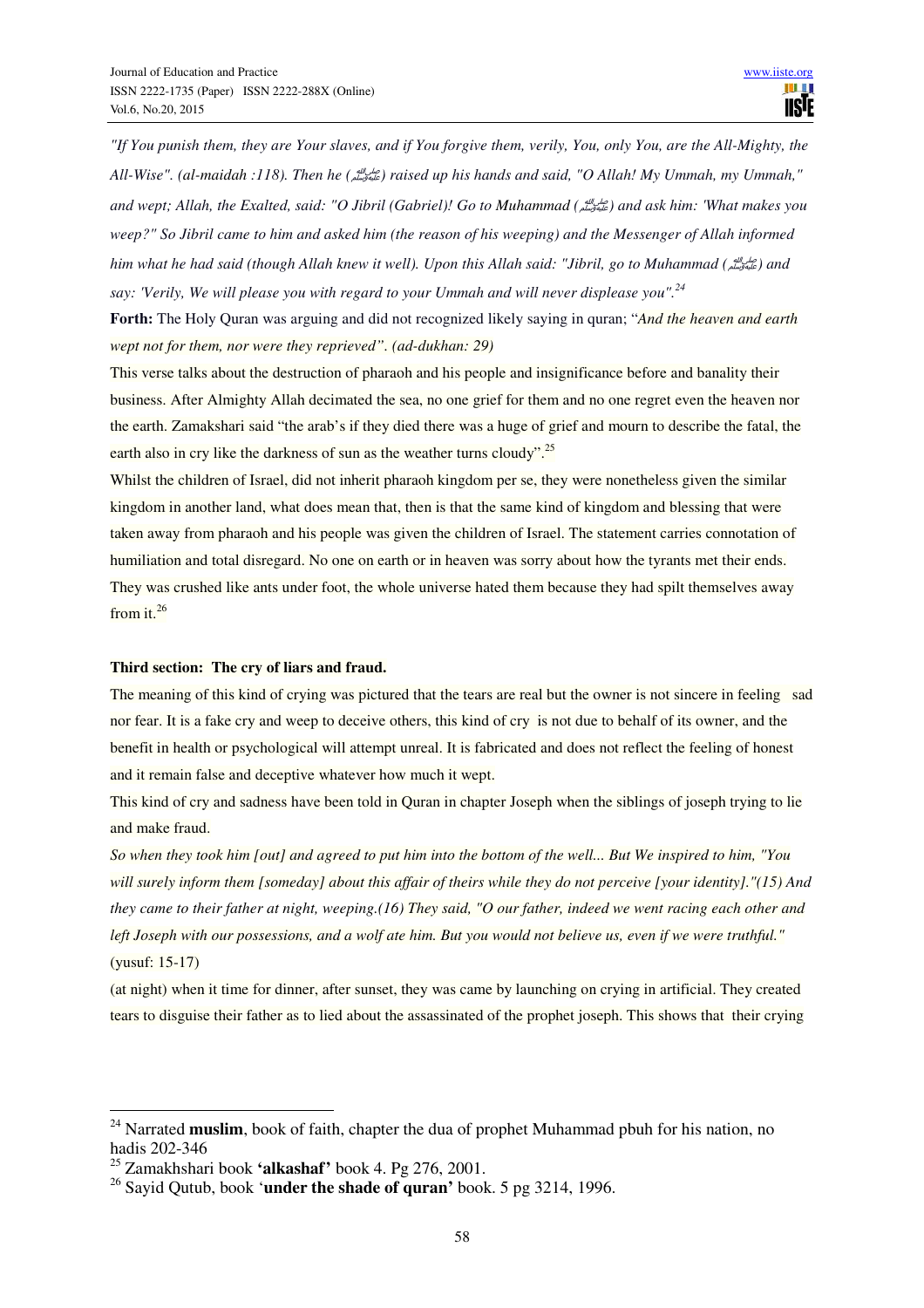and tears is not indicative of the sincerity of his article. Sometimes it is possibility to impress with preemption, *"O our father, indeed we went racing each other and left Joseph with our possessions, and a wolf ate him."* <sup>27</sup> Joseph brothers came to their father in dinner time after sunset, they chose this time to make the story looks real, but, human lying could be detected by the face no matter how he tried to hide to the people. So they covered up dressed in night and lamenting in dark night so that it look camouflaged. This tactics is to hiding their fraud to their father. In addition they cry so much in tears and reveals the feelings of grief and sorrow on their brother Joseph, who have been ate by the wolf as they claimed, but reveals this kind of crying and weeping is actually lying of deception and hypocrisy.

## **Section four: crying anguish after regretting but it is too late.**

This type of weeping and crying is different from the second type which has been explained. It is because this cry is not about regretting of something and not sorrow by intended, and the differences between them is that the cry of grief and regret are the purpose of crying during and after to intended to direct any in life minimally. it may be fear or to intended. It was happen to the prophet Muhammad peace be upon him fearing about his nation and people. However intend to crying anguish and remorse will not achieve any benefit nor profit because its too late. It is found in quran this kind of crying and weeping of the kind of hypocrites and the unbelievers in afterlife, that was stated in quran.

**First :** Allah has told us about the kind of the hypocrites in quran*, Those who remained behind rejoiced in their staying [at home] after [the departureof] the Messenger of Allah and disliked to strive with their wealth and their lives in the cause of Allah and said, 'Do not go forth in the heat." Say, "The fire of Hell is moreintensive in heat" - if they would but understand. (81)* 

*So let them laugh a little and [then] weep much as recompense for what they used to earn.(82) (surah attaubah: 81-82)* 

This verse in which condemn the hypocrites narrated from the messenger of allah peace be upon him and his companion on the battle of tabuk. "*Those who remained behind rejoiced in their staying [at home] after [the departureof] the Messenger of Allah and disliked to strive with their wealth and their lives in the cause of Allah So let them laugh a little and [then] weep much as recompense for what they used to earn"* the crying is actually in form of their sadness on the day of judgement. Thus it means they are laughing in the world and someday in the hereafter they were sad, depressed and frustrated.<sup>28</sup>

 This verse speaks about crying fact inevitably in future in afterlife. Because of crying kind of teary remorse and regretting because it is too late. They will regret because they didn't want behalf of the prophet soilder side in battlefield. <sup>29</sup>They will cry with no benefit and impossible to repentant because it is too late. On the present time they are making joy and laugh but in the afterlife there is no benefit or else a chance for them. The present life in this world as a test and the hereafter is the penalty and punishment to them. They will cry and weep as the punishment for making joke of the prophet peace be upon him in the present life.<sup>30</sup>

<sup>27</sup> Ibnu Asyur book '**tahrir wa tanwir'** book 12 pg. 235

<sup>28</sup> **Ibnu Katsir** book. 2. Pg 189. 1990.

<sup>29</sup> **Zamakhshari** book '**alkashaf** ' book 2. Pg 298 , **Asyaukani book 'fath qadir'** book 2 pg 442

<sup>30</sup> Rashid redha, **Almanar**, book. 10 pg. 492, 1992.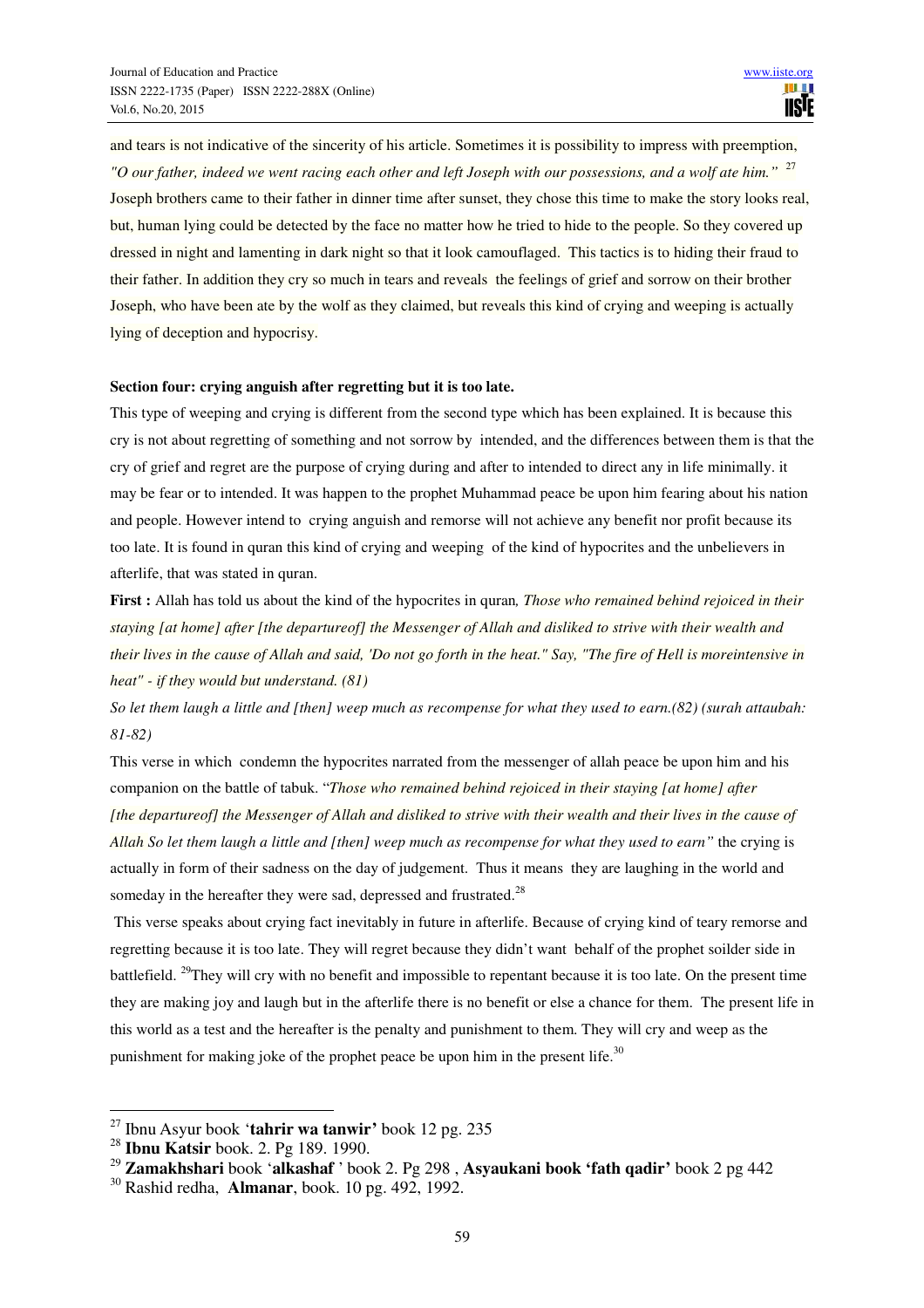**Second: Allah said in quran,** *Then at this statement do you wonder? (59) And you laugh and do not weep (60) While you are proudly sporting? (61)( surat annajm : 59-61 )* 

Allah says in Ouran when the Ouraisy came to prophet and making laugh with mockery.<sup>31</sup>The laugh without weep , then come this verse as the warning from Allah "*While you are proudly sporting?"* the verse feast them and they are frequently cry remorse and heartbreak after this ridicule in afterlife.<sup>32</sup>

As a conclusion, we noted that the Quran giving four types of crying and weeping, two of them as response of positive and two of them taking part on negative. Either the positivity is understand that the cry of fearing towards God with close to their owner of the cry and tranquility for the same of cleanse their sins and bad deeds and hoping Allah will consent giving the blessing from this present life to hereafter. Crying in sadness discharged to the concerns of rights and pressure of life , and weeping in deception of lies, (not sincere from its owner) will be punished in the hereafter. There is also crying for regretting of too late with no benefits will attempt within remorse or nor crying.

#### **Second chapter**

#### **The effect on health and psychological effect of Crying and weeping**

Crying has been categorized as a sense of human being that can't be touch by hand but its is really there. As the laughter can expressed of joy and happiness in life, same goes to crying .

It was actually the reason of worries in life. This kind of feeling like smile and tears were believe as a nature language of a human's feeling rather than expressions of the words.<sup>33</sup>

## **Effect on health**

Crying is a form of healthy phenomenon. As said in the scientific study of William Frey from the University of California, showed that the crying of a man give a sense of comfort. The tears rid the body chemicals related to the life pressures. When examining the chemical composition of emotional tears, they found a lot of hormone of prolaktin and bad electron who are passing in the blood formed by exposure to pressure, and therefore crying reduce our body from harmful substances and the tears help to flexible movement of the upper and lower eyelids. Our body will serve as a tool to clean ongoing basis after weeping and crying. The tears will actually cleanse the cornea and protect it from drought, and also help the clarity of visions, strengthen the eyelids, reducing the pressure which effect other psychological devices such as arteries and nerves that become tense because of the case of emotions.<sup>34</sup>

#### **Effect on psychology**

 $\overline{a}$ 

Human runs their daily life come with many of psychological distress. As usual ,the proper way to release the frustration is trough crying. Scholar believes that among Americans, (Fray) in his scientific studies that almost 85% of woman and 73% of men felt released after crying. he also said (Fray), "it seems that crying relieve stress and it is good for health in particular, and also as a of cure mental disorder and diseases.<sup>35</sup>

<sup>31</sup> **Tabari book** 'tafseer tabari' book 22. Pg 558, 1996.

<sup>32</sup> **Al Alusi book'ruh maani'** book 14 pg. 71, 2000.

<sup>33</sup> Naquri, Idris, book '**laugh as cry'** pg. 10, 2006.

<sup>34</sup> Bughurio, muhammed bin mansur**, health between smile and cry** , pg.12. 2003.

<sup>35</sup> Bughurio, , **health between smile and cry** , pg.13, Rajih book 'the principles of behavior' pg. 167